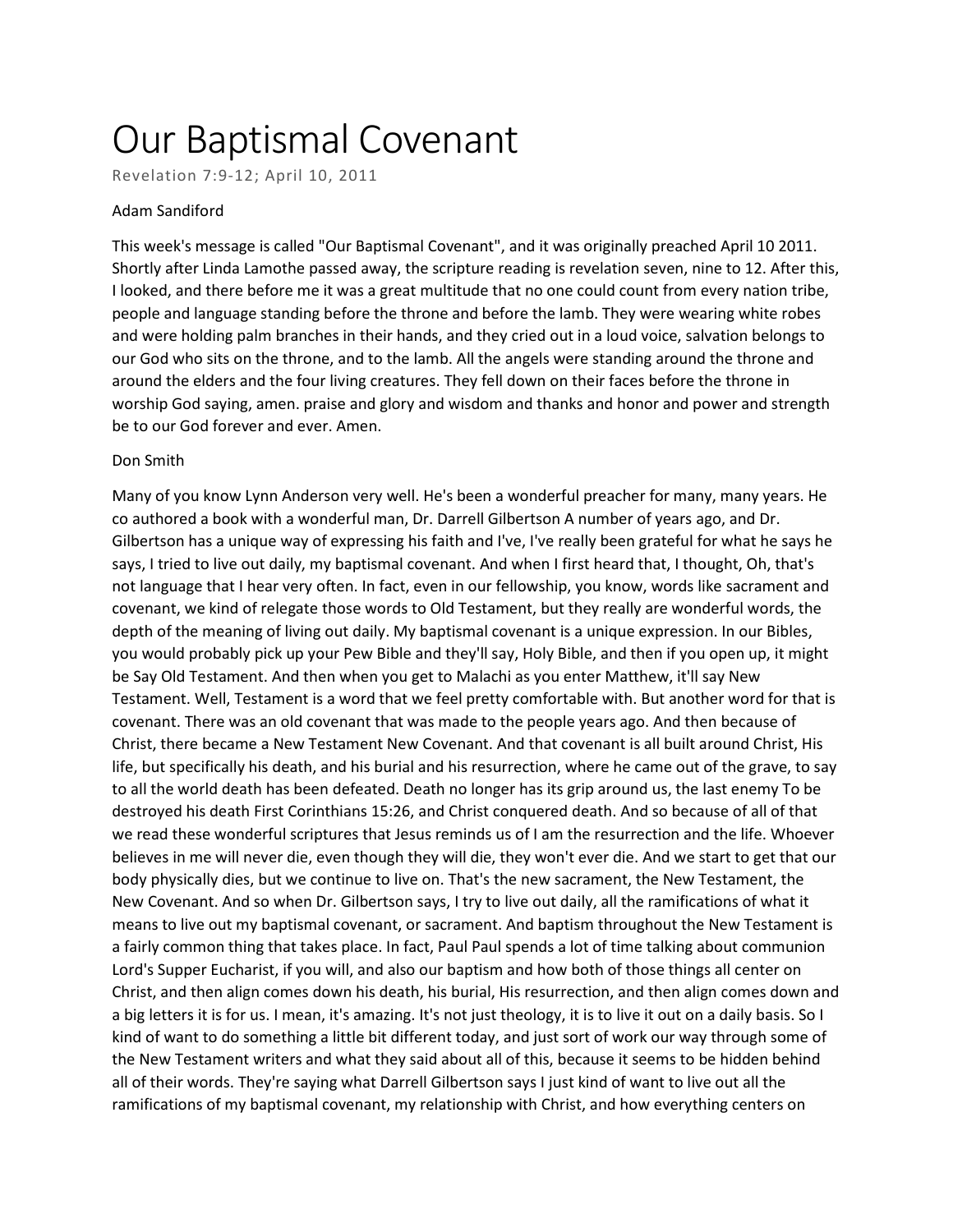Christ, and it's such a positive thought, for example, Peter gives us these wonderful words. You are a chosen person, a royal priesthood, a holy nation, a people belonging to God, that you might declare the praises of Him who called you out of darkness into His glorious light. So you can focus on two things. Number one, that's a pretty positive thought.

I mean, I, I know you've heard me say this before, but if we really believed some of the Scriptures, and what they have said to us, and what they are saying to us, I mean, the top of our heads are gonna explode, aren't they? I mean, you stop and think about that. All of a sudden, God who created everything says to us, through one of his people, you and if you're like me, I'm doing this you Me, you are a chosen person. That's hard for us to really get our head around all that isn't it? least it's for me. You got the wrong guy, sorry. Somebody else, you are chosen person. You are a royal priesthood. You are a holy nation. You are a person, people belonging to God, so that you may declare the praises of Him who called you out of darkness into His glorious life back to Christ again, New Covenant It's all because of him and then him through us and he's asked us, as Darrell Gilbertson says to live out daily, all the ramifications of having one foot on the earth and one foot in heaven. May Your will be done on earth. Help me again, just as it is in heaven. So if you really do believe that you're living on the Earth right now, and I hope you do, then you also have to believe that there is a heaven. And what's happening in heaven, is what God is controlling, just as he pours himself out into our lives. Okay, so here's some, here's some rambling today. Here, just listen to an older middle aged guy, just spend a little bit of time talking about how often New Testament writers talked about this. It all centers back to this new covenant Christ in all that it means. So I'm not going to spend time in the gospels, but I just want to quickly go through some scriptures and you can write these down and you can look at them as you have timer choose choose your own because I'm just picking a few of these things. But, but Romans one talks about that. Paul says, I'm not ashamed of the gospel, because it's the power of God for salvation to everyone, first for the Jew, and then for the genta. For in the Gospel, our righteousness from God is revealed from first to last. Just as it is written, the righteous will live by faith. That's a deep rolling, theological expression. But what I see when I read that is what john read to us this morning from Revelation. Here's john Hildebrand reading what john the apostle saw. And what he saw was multitudes from every tribe, from every country, from every language, every gender, every race, he sees them all together, and there are so many of them, but he can't count them. But they're all together for one Reason, and one purpose, lived out their baptismal covenant. It's Christ, who has brought them to this place, and john gets a glimpse of our future. Even though we're here on the earth, He sees something quite profound. And so Paul, let's this church in Rome know all of this, and Rome is a unique letter. This is a little side theology, I guess, because a lot of the New Testament was written specifically for Jewish people. Jesus was a Jewish person, apostles were many of them and, and so forth. And so the Gentiles came secondary. I'm not ashamed of the gospel, it's the power of God for salvation. First, for the Jews, then for the Gentile. So Christ came and preached it. On that day of Pentecost when 3000 people were baptized, they were Jewish people who gathered from all around the world and then the gospel started being preached. And it was to all of the Gentiles. And that's you and I. So it's a good thing that the gospel was preached to Jew and Gentile alike. And here we have the scene of, of everyone being part of it all. So I'm not ashamed of it. And so what Paul is saying, You Gentiles, need to accept all of the Jews who had the gospel preach to them first.

Now, I don't know if that does anything to you. But for me, after years of being in the Scripture, I go, Well, that's pretty cool, because it's usually just the opposite. Now, you Jews, you've always been God's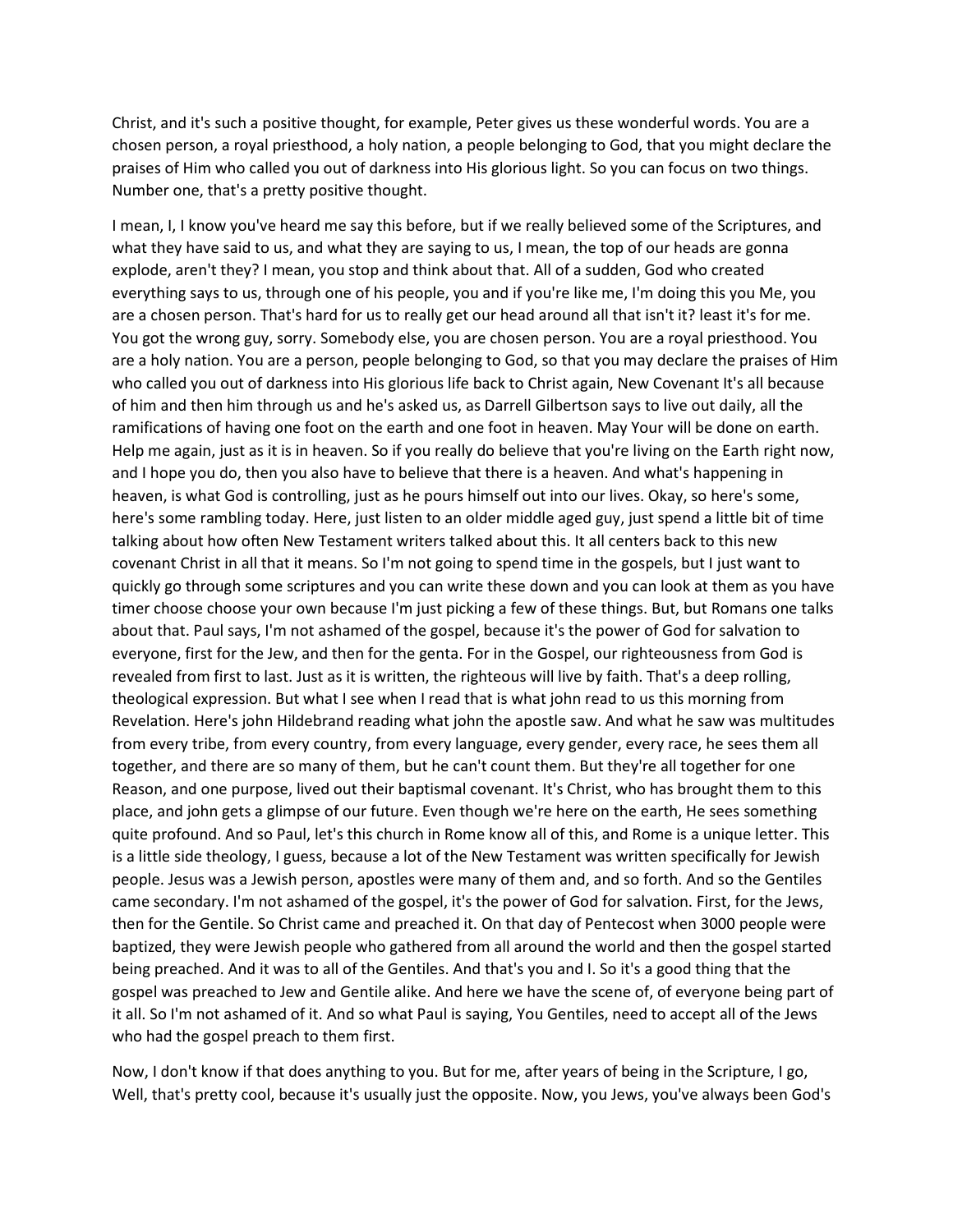people and you still are God's people through Christ Jesus, you need to learn to accept the Gentiles. Now in Romans, he said, Now you Gentiles need to accept these wonderful people who have followed the old covenant and now you're living out the daily expression and ramifications of your baptismal covenant. And it's not just for you, it's for everyone. It's all by the grace of God. That's pretty good news for everybody to enjoy. And so Paul continually talks about this. First Corinthians chapter 15, writing to an entire church full of people, some of whom did not believe in the resurrection. And Paul is questioning that. How, how is it that you have faith in Christ, if you don't believe in a resurrection? He was raised from the dead? Well, what kind of faith is that that really isn't a faith. And so he reminds them now brothers and sisters, I want to remind you of this gospel, which I preached to you what you believe that what you've taken your stand by this gospel, you're saved. If you hold firmly to those things, I preach to you otherwise you believed in vain for what I received from the Lord. I passed to you as first importance, and here is the gospel, that Christ Jesus died for your sins, that he was raised again, and that he appeared to many following his resurrection. That's the gospel. Sometimes the gospel has been watered down to mean just about anything. Paul makes it clear. The gospel is the death, the burial and the resurrection of Christ Jesus. And that's why Paul spends so much time talking about our baptism and communion. For example, not First Corinthians letter First Corinthians chapter 10, and chapter 11 talks about communion, living out your communion covenant. We're gonna have communion in just a few moments. We take that little bit of crack And we drink that little bit of juice. nothing magical in that at all. But what that represents is back to Christ again. His death, his burial, His resurrection, that cracker representing his body, that juice representing his blood, but it's not just his death, because there would be no hope after that. No, it's his death and his burial and his resurrection.

So we live out our communion covenant, at the same time as we live out our baptismal covenant, because he talks about this constantly. He did enrollments, and he does in Colossians. Don't you know he says that as many of us who were baptized into Christ Jesus were baptized into his death. We were buried with Him in baptism. into death, in that just as Christ was raised from the dead by the glory of the Father, we too should live a new life. That's the gospel, being lived out and expressed in our baptism, and our communion expression, and we live our life with this joy. And this hope that even though there are sad times, Linda has passed from this life to the next. But we know that she's more alive now than she ever has. You and I will follow the same process. And eventually we will all be together united as john read enrollment and Revelation, we see this picture that is beyond description. I hope this isn't too boring because I just don't know how life can be any more. emphatic and structured and pointed and find his arms have never left us. And if it's, if it's almost too complicated, it's probably because it's so simple that we go it just, it just can't be.

I'm not a baker, I'm not a cook. I don't know anything about it. I try to avoid the kitchen as much as possible, but I'm lured in sometimes. And if I ever have to bake anything, I'm so grateful for instructions. But I noticed recently that when you want to bake stuff, it usually calls for an egg. It's kind of fun, you know, cracking an egg and doing all that kind of stuff, never thought too much about it. And then I got reading an interesting article that happened in the past about one of those cake companies that basically said you don't have to do anything. You just add water. And it didn't sell. Because people said that's too good. That's just too easy. I just add water. I don't think it's gonna taste very good. And all the testing that went into these cakes beforehand said, taste great. didn't sell. People just don't believe that it's that easy. I gotta do something. So I'll throw in an egg. Okay. thing all that to say that sometimes the gospel is called good news. Because it really is. What do I have to do? And this is when the arguments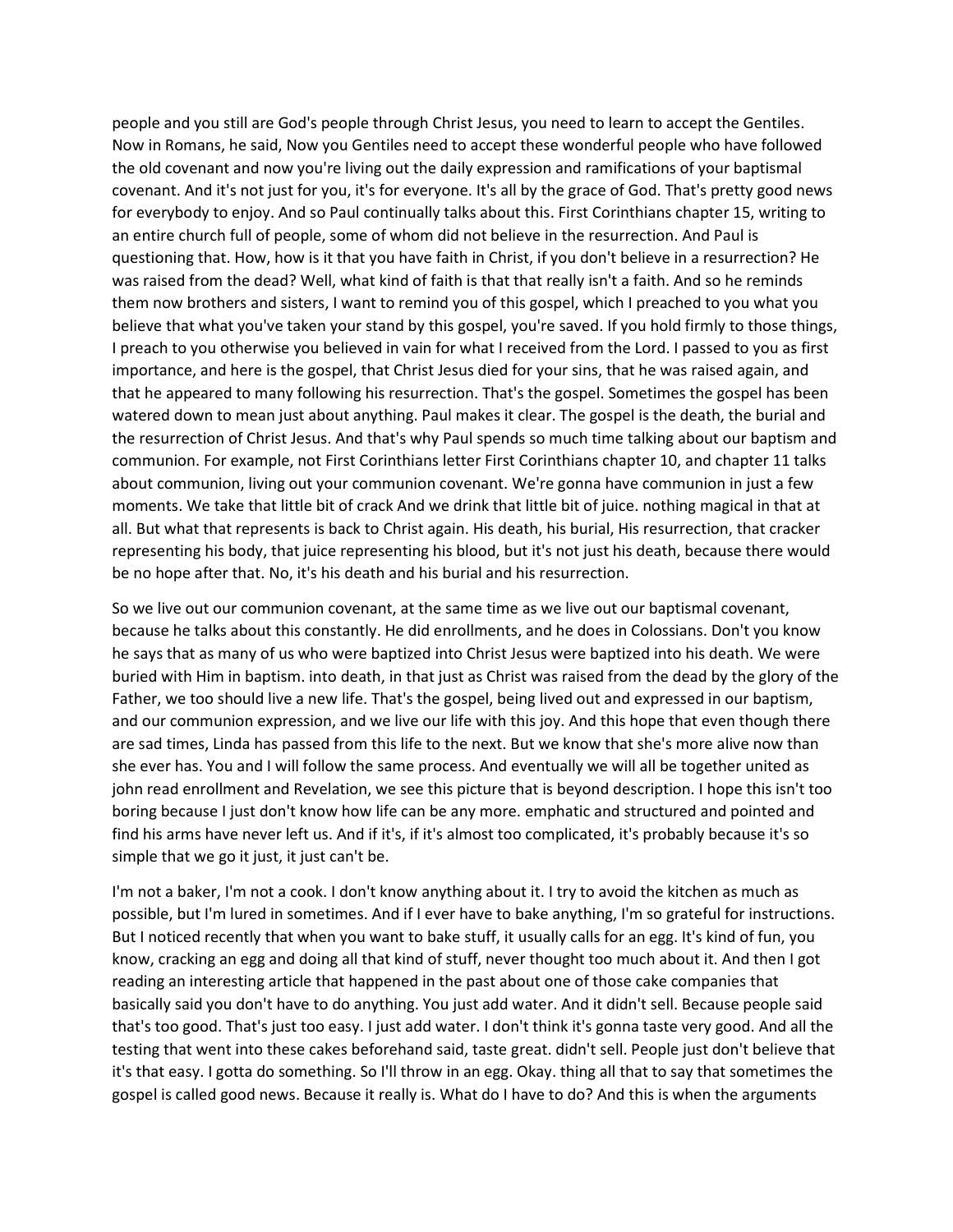start to happen. What do you have to do? You have to know here's Christ, who loves you more than you love yourself. He is the new covenant. He is your life. He's given himself completely and totally to you and for you. Not a moment in your life where he's left you. Maybe you've left him for a while. He's never left you. He's been there. He knows. He's poured himself out into you. And so we do what Darrell Gilbertson says I just kind of want to live off the daily expression of my baptismal covenant. That's why baptism is really a wonderful expression of, of our faith in the one who saves us who rescues us, salvation means rescued. And so behind our curtain, some churches don't have curtains, some churches don't have baptistry some people baptized in the lake and all that sort of thing. It's just this wonderful expression of of going into the water and coming out of the water saying I'm clean. Not because what I did, all because of him and when we have our communion. It's not look how good I am. I can take this communion. Oh, and nobody thinks that. It's, it's, I'm ingesting everything. Life itself. We're Christ makes sense of life and death and after death and life eternal. He brings it all together all of the cosmos, everything. He pulls it all together. And if there's ever scripture in the Bible, that just gives me goosebumps every time I read it. It's Paul, who I think wrote prolifically to keep trying to convince himself that what he's saying is more than true, and he's got to share this. He just got to keep sharing it. It's just too good and he keeps sharing it. talks about being blessed with every spiritual blessing. Now to him who was able to give you immeasurably more than you can ask or imagine, according to His power that now is that work within you, to Him the glory in the church and in Christ Jesus throughout every generation forever and ever, and that he can't stand himself. He goes, Yeah, he doesn't he says, amen. But that's the new phrase. Yeah. It's a yes. That's what the word amen means. Yes. So be it. Yes. It's victory because of him.

And then he says this. But when the kindness of our Lord and Savior Jesus Christ appeared, he saved us. By righteous things we have done that by His mercy. He saved us by the washing of rebirth and renewal by the Holy Spirit whom he poured out On Us generously through Christ Jesus. So that having been justified by His grace, we have hope of eternal life. And these words are excellent and trustworthy and true. And I want you to emphasize these things. It's just Paul reiterating, here it is all because of Christ. And so when Peter first started preaching the gospel, death, burial resurrection of Christ, he said, repent and turn to God so that your sins might be wiped out. Listen in the times of refreshing my Comm. Be honest with me, and you certainly don't have to respond out loud. How many of us, even as Christians feel refreshed Because that's what he calls us to. It's a wake up call. For some reason, my baptismal covenant, my communal covenant is not giving me a refresh moment, spiritually. I gotta look at what's happening. Because it's Jesus, who has never left our side. Who is saying, Come on, come on. Now, we're not baptized every week, take a lot of time. But I would encourage you if you've never been baptized, to be baptized, for those of us who have, we know it's not us, but we also know there's something that happens that's pretty profound. That can't always be explained. It's it's this unique physical connection of just going in the water and coming up out of the water. But now it's the spiritual life that happens. But we do take communion every week. And in that communion, it is a refreshment. It is a reminder to live out daily, all the ramifications of what it is to live a baptismal covenant, good life. And he asks us to join him in all of this. And so when you do get to the last book of the Bible, in Revelation, there are all these scenes that show us the future and it's, it's amazing.

And I'll finish up one of my favorite scriptures in Revelation 12 that says, and they overcame, they overcame by the blood of the Lamb, and the word of their testimony, and they love not their lives, even to the point of death because it didn't matter. To them, they were looking forward to the day when